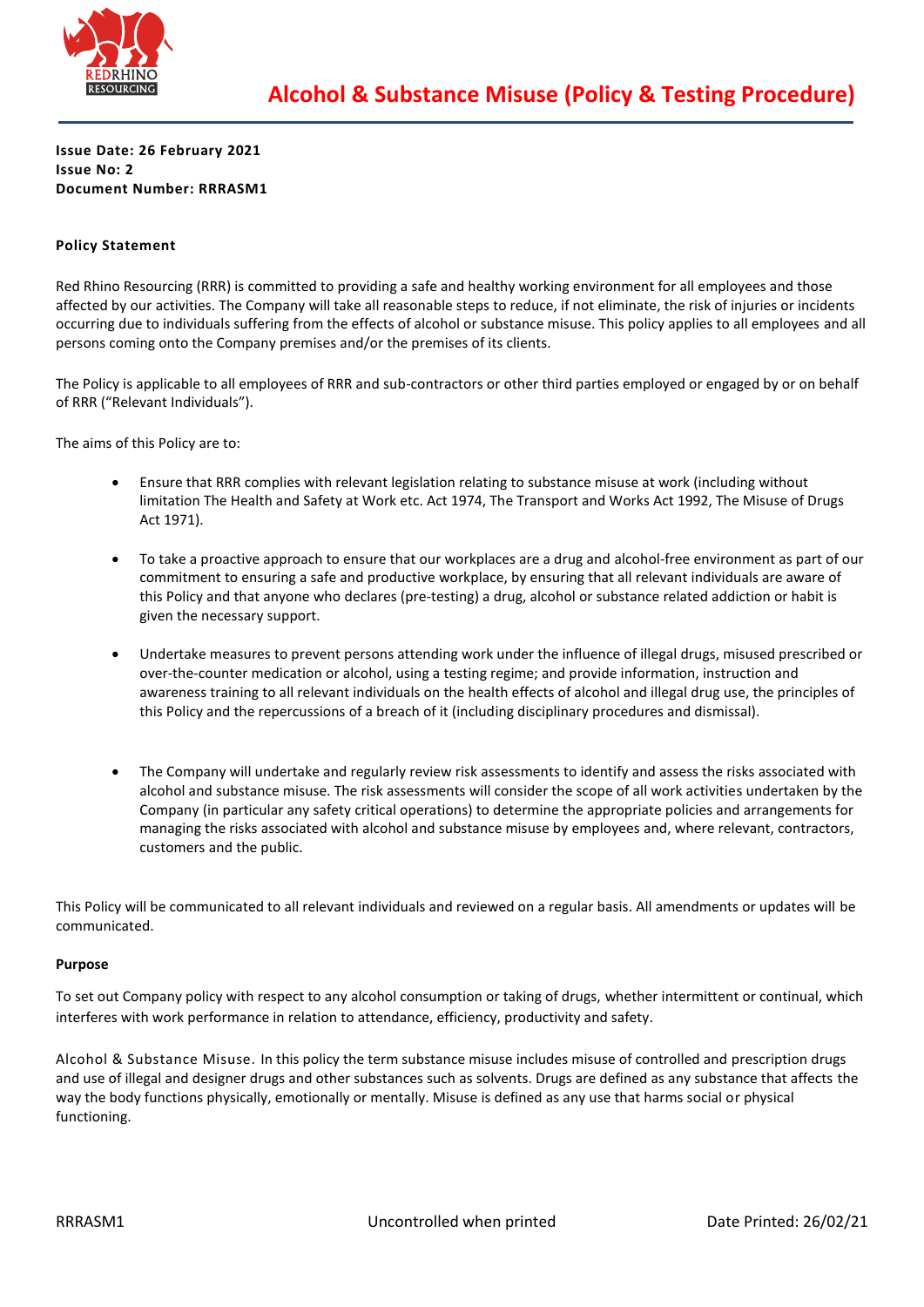# **Scope**

The Policy applies to all employees of RRR and sub-contractors or other third parties employed or engaged by or on behalf of RRR ("Relevant Individuals").

## **Definitions**

**Legal Limit –** the legal limit of alcohol for driving in the UK is 35 microgames of alcohol per 100 millilitres of breath. For the purpose of this Policy, "Legal Limit" shall also include a concentration equal to or greater than:

- 107 milligrams of alcohol per 100 ml of urine
- 80 milligrams of alcohol per 100 ml of blood

**Illegal Substances**- the substances for which relevant individuals may to be tested include:

- Amphetamines,
- Benzodiazepines,
- Cannabis.
- Cocaine.
- Opiates (including Heroin),
- Methadone and
- Methamphetamines (including ecstasy).

The drugs referred to above are examples only and are not exhaustive list of the substances which Relevant Individuals may be tested.

**Prescribed or Over-the-Counter Medication -** medication prescribed by medical practitioners or purchased over-the-counter and used in accordance with official dosage guidelines. Individuals who are prescribed medicines or are taking over–the-counter purchased legal drugs should bear in mind that they may affect their working performance and in particular their ability to work with machinery safely. It is the responsibility of the worker to enquire with his/her GP or pharmacist whether any medication is likely to affect performance at work. If it is then, the Relevant Individual must inform his/her line manager immediately. Relevant Individuals will always be asked to declare any recent medication use prior to the time of testing.

Under the Influence - under the influence of any substance, whether Illegal Substances or Prescribed or Over-the-Counter Medication, which could impair the Relevant Individual's work performance in relation to attendance, efficiency, productivity or safety.

## **Misuse Policy**

The Company is committed to ensuring the health, safety and welfare of its employees and those affected by its activities. It will take all reasonable steps to reduce, if not eliminate, the risk of injuries or incidents occurring due to individuals suffering from the effects of alcohol or substance misuse. This policy applies to all employees and all persons coming onto the Company premises and/or the premises of its clients.

All Relevant Individuals will be required to sign Appendix 1 to this document as confirmation that they understand and will adhere to the policy.

The Company prohibits the drinking of alcohol by employees and contractors in the workplace or on Company business other than reasonable drinking of alcohol in connection with approved social functions. The Company regards drinking to an 'unreasonable level' as any of the following situations:

- In the opinion of management, the individual's performance is impaired. (This may be at less than the legal limit stipulated for driving.)
- In the opinion of management, the individual's behaviour may cause embarrassment, distress or offence to others.
- The individual continues to drink when instructed to stop by a manager.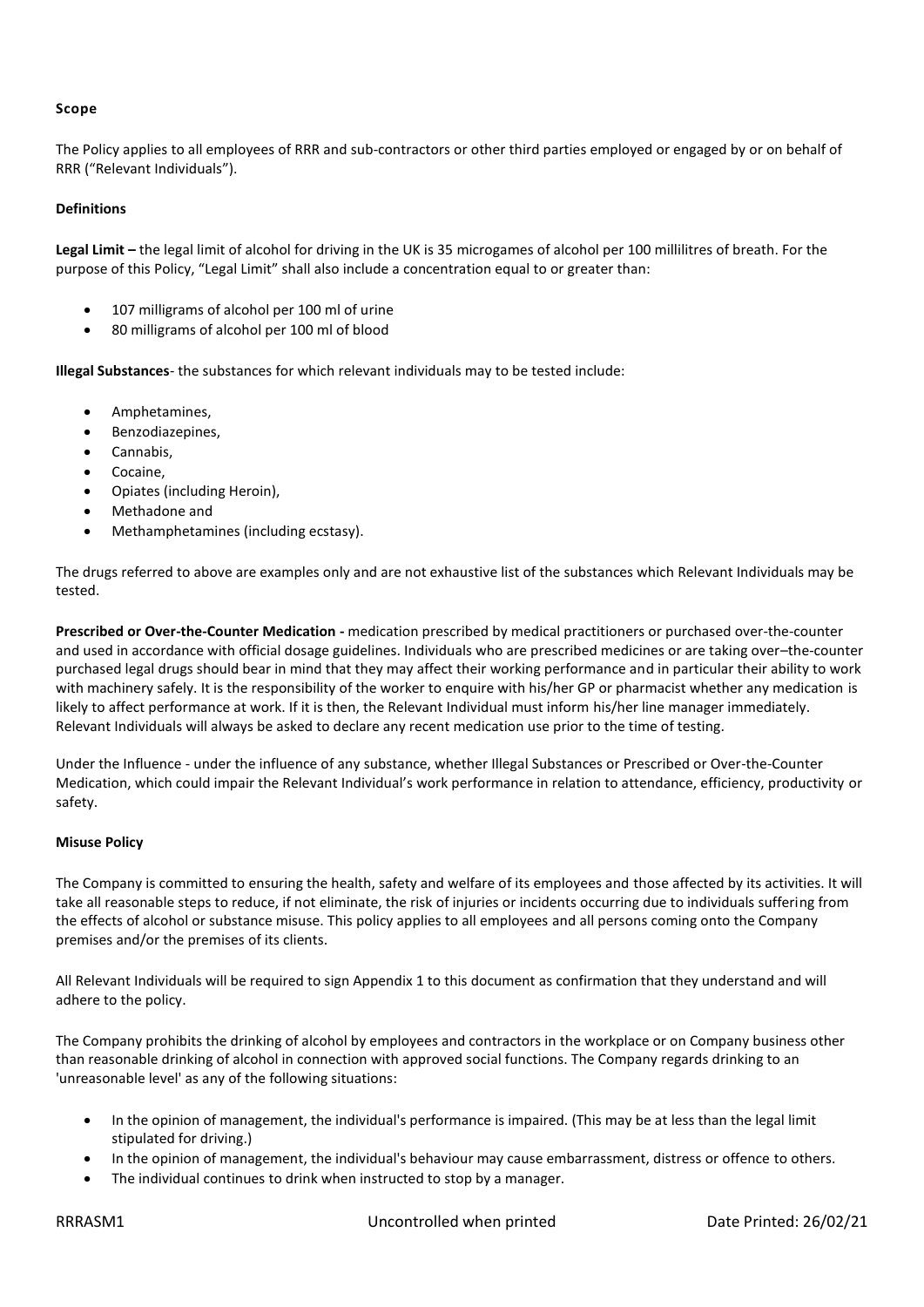The Company will take all reasonable steps to prevent employees and contractors carrying out work-related activities if they are considered to be unfit/unsafe to undertake the work as a result of alcohol consumption or substance misuse.

The Company expressly prohibits the use of any illegal drugs or any prescription drugs that have not been prescribed for the user. It is a criminal offence to be in possession of, use or distribute an illicit substance. If any such incidents take place on company premises and/or the premises of its clients, in company vehicles or at a company function, they will be regarded as serious, will be investigated by the Company, and may lead to disciplinary action and possible reporting to the Police.

## **Misuse Procedure**

No Relevant Individual shall:

- report, or endeavour to report, for duty having consumed drugs or alcohol likely to render him/her unfit and/or unsafe for work;
- consume or be Under the Influence of drugs or alcohol whilst on duty (unless, in the case of alcohol, with the agreement of line management for the purposes of official company entertaining);
- store drugs or alcohol in personal areas such as lockers and desk drawers;
- attempt to sell or give drugs or alcohol to any other employee or other person on the company premises and/or the premises of its clients.

All Relevant Individuals must inform the line manager regarding any prescribed medication that may have an effect on their ability to carry out their work safely and must follow any instructions subsequently given. Drugs that cause drowsiness must not be used whilst at work.

Any Relevant Individual suffering from drug or alcohol dependency should declare such dependency, and the Company will subsequently provide reasonable assistance, treating absences for treatment and/or rehabilitation as any other sickness absence. (Failure to accept help or continue with treatment will render the Relevant Individual liable to normal disciplinary procedures.)

## **Testing Policy & Procedure**

RRR operates a policy of alcohol/drugs testing. The objectives of this policy are to:

- maintain a safe working environment for all;
- assist in the early identification of alcohol or drugs-related problems:
- encourage all Relevant Individuals who think they may have an alcohol or drugs-related problem to seek and accept help from the Company.

Any Relevant Individual who notices obvious signs of alcohol or drug misuse in a colleague should report his/her observations and/or suspicions in confidence to their line manager.

It is the Company's policy to offer support to any Relevant Individual who has a problem associated with use of alcohol or drugs. Any Relevant Individual who believes or suspects that he/she may have such a problem is encouraged to come forward to a Human Resources representative to discuss the problem in confidence. The Relevant Individual will subsequently be offered support including, as appropriate, referral for advice, medical treatment, counselling and time off work.

N.B. Giving notice of a dependency issue after a Relevant Individual has been asked to undergo a test or on the day that random or for cause test takes place will not grant the individual immunity from being tested or from any disciplinary action that may take place in the event of a positive result for either drugs or alcohol.

Employees who are tested have the right to be informed of their test result before the result is passed to management.

All Alcohol & Substance Testing will be carried out in accordance with relevant screening protocol provided by the testing equipment supplier.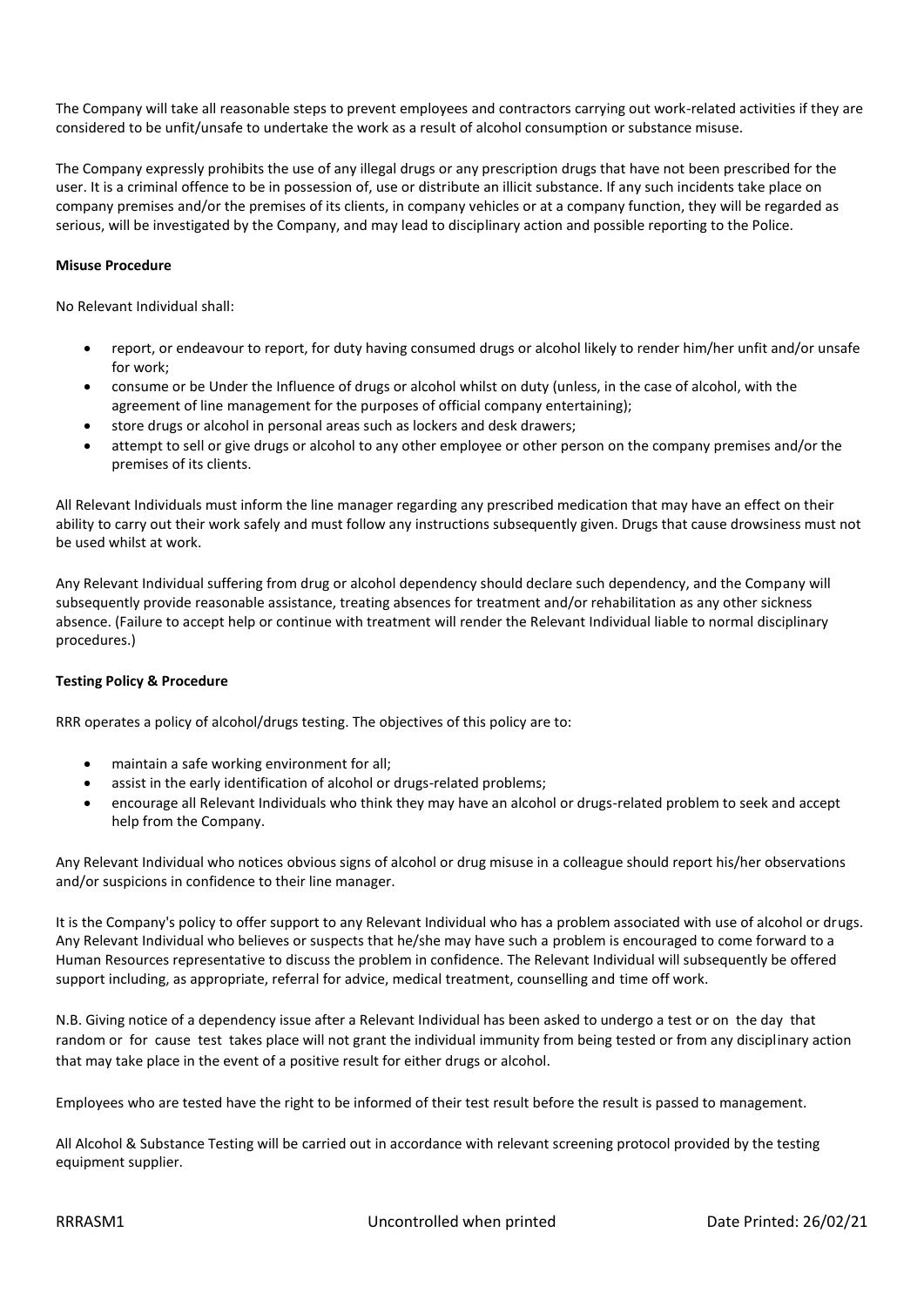**Testing Regime & Classifications**- On site testing will generally be by calibrated alcometer and urine sample, but this may vary depending on the circumstances. Alcohol and drugs testing will be carried out only by qualified and competent personnel who will use accepted and reliable methods and ensure that tests are carried out with the least possible intrusion into employees' privacy.

The testing officer will brief those being tested and a representative from RRR Management Team will be present at the testing session wherever possible.

A Relevant Individual will be deemed to have tested positive and therefore failed a drugs test where the detectable level exceeds the internationally recognised pass/fail levels for a banned substance. In the case of alcohol, the limits outlined in paragraph Definitions will be applied.

A Relevant Individual who refuses to undertake a test when requested, attempts to tamper with, or avoids any part of the drug and alcohol test procedure will be treated as having received a positive result.

When drug and alcohol testing is required as part of a third party's requirement (i.e. RRR's client to which Relevant Individual is currently assigned to) the appropriate standard and process will be complied with and the more stringent testing limits and regimes will apply.

Preliminary drug detection results (on the day of the test) will be confirmed after further laboratory and specialist interpretation.

# **Types of Testing**

**"With Cause"** – with cause testing is undertaken:

- Where there is suspicion that a Relevant Individual may either be Under the Influence of drugs or alcohol or has an addiction or substance misuse habit; or
- When a Relevant Individual has been involved in an accident or a near miss incident or could have caused a danger to health or safety
- When the Company has received information relating to potential alcohol or substance misuse or addiction. In this case, to protect confidentiality, the details of the information, which it reasonably believes has been provided in good faith, will not always be revealed to the Relevant Individual; or
- Where a Relevant Individual is being transferred to safety critical work
- Where a client requires a specific testing regime.

**"Random testing" -** random alcohol/drugs testing will be carried out on members of staff who work in safety critical jobs, including those working with machinery, those whose job duties involve driving and those whose job involves responsibility for the care of others.

## **Actions Following Test Results** –

*If a Relevant Individual declares that he/she has been taking medication prior to testing that may cause the positive result, the Relevant Individual will not be suspended from site. If the medication is declared after a positive result, the Relevant Individual will be suspended from site.*

**Alcohol-** A negative result will be advised to the line manager and the Relevant Individual, and a record made; If the alcohol in breath reading is at or above the levels set out in paragraph Definitions of this Policy above the Relevant Individual will be deemed to have tested positive and his or her employment will be immediately terminated. The Relevant Individuals will be responsible for arranging themselves a safe transport home; he/she will not be permitted to drive away from the workplace.

**Drugs & Substance**- If the initial urine reading indicates the presence of drugs, the Relevant Individual will be advised that the sample (urine) needs to be analysed in a laboratory. The sample, provided under controlled conditions, will be handled in a formal chain of custody.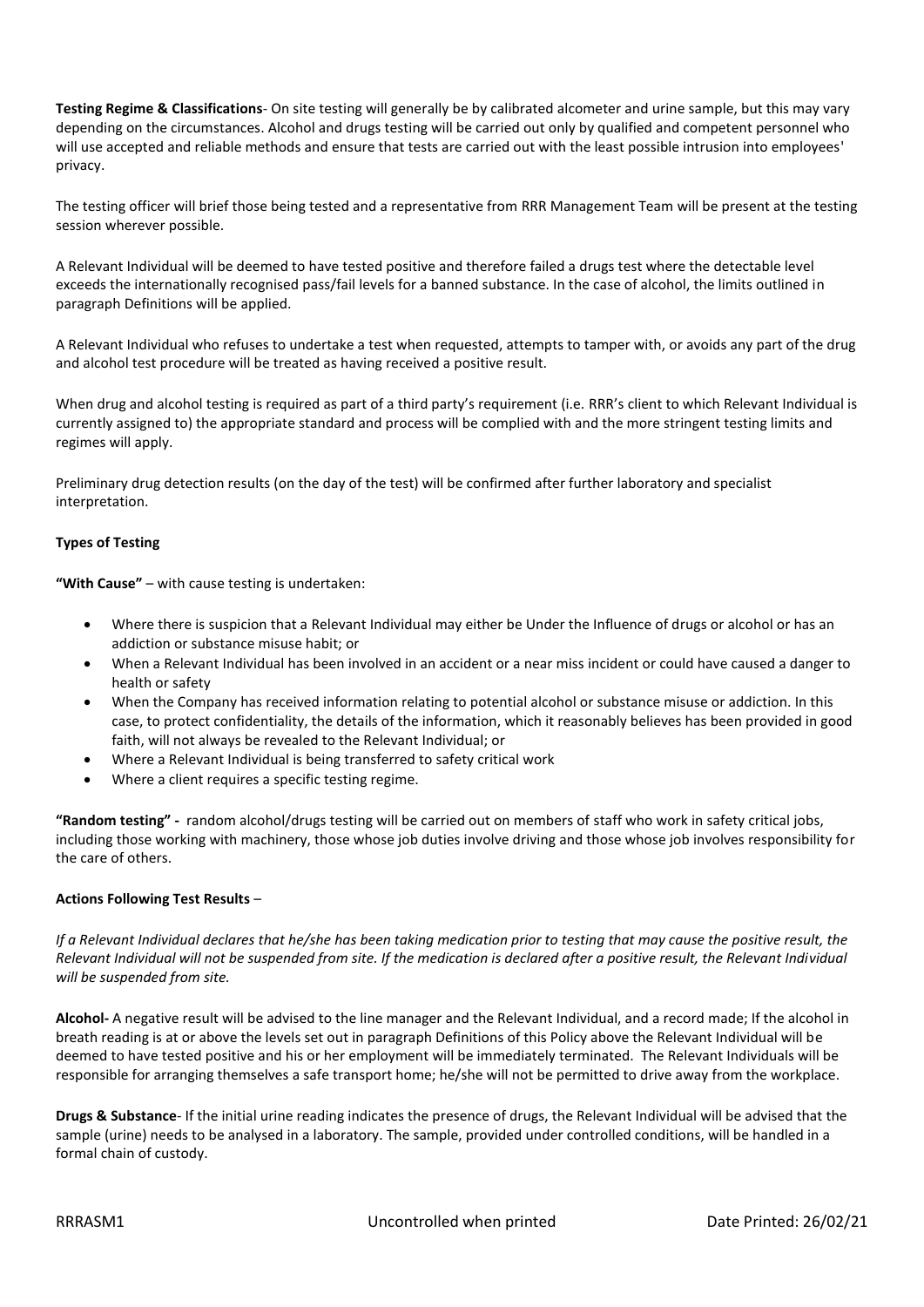Should a preliminary test prove positive, the Relevant Individual should be explained that, due to Health & Safety reasons he or she must be escorted from the site with immediate effect.

Further Actions Following Drug & Substance Test Results, depending on employment status:

## • *Temporary Worker & other Relevant Individual*:

If found positive at the initial testing, carried out on site, the Relevant Individual should be asked if they wish to continue with the procedure as they will be liable to cover the cost of further (laboratory) testing. The full cost of the testing will be reimbursed to the Relevant Individual by Red Rhino Resourcing upon return of the laboratory documentation with a negative result.

The Relevant Individual should be informed that they will be under a temporary cessation of assignment (i.e. their **assignment will be placed on hold**) pending the result of further laboratory analysis; If the laboratory results come back negative, the Temporary Worker will be permitted to return to work and reimbursed for the hours lost whilst their assignment was on hold. If the lab results are positive, the Relevant Individual's engagement will be immediately terminated and no payment will be received for the time when his or her assignment was put on hold.

- *Permanent Employee of RRR*: the employee will be immediately suspended on full pay pending the results of further laboratory analysis. If the laboratory test result proves positive, the employee will be invited to attend an interview with a line manager. The Relevant Individual will have the right to be accompanied by a colleague or trade union official at this interview. The outcome of the interview will depend on the circumstances but could include:
	- $\triangleright$  action under the capability procedure: an offer for the employee to undergo a programme of medical treatment, rehabilitation or counselling, where the employee accepts that he/she has a problem with alcohol or drugs misuse and is willing to cooperate with the employer in the provision of such support;
	- $\triangleright$  action under the disciplinary procedure: all staff are expected to arrive at work fit to carry out their jobs and to be able to perform their duties safely without any limitations due to the use or after effects of alcohol or drugs (whether Prescribed or over-the-Counter Medication or Illegal Substances). It is gross misconduct for a Relevant Individual to be Under the Influence at work or (except where authorised by the Relevant Individual's Line Manager and it is legal to do so) at work-related functions and work-related social functions. For the avoidance of doubt Relevant Individuals are considered to be "at work" whether or not these functions take place outside normal working hours.

## **Confidentiality**

All results and information in relation to drug and alcohol testing will be dealt with in strict confidence and released only to the line manager of the Relevant Individual tested, the Relevant Individual themselves and the HR department.

All possible measures will be in put in place to ensure confidentiality of test results, and checks will take place to avoid any false results.

## **Queries and Amendments**

Any queries should be addressed to the Human Resources Department. Any amendments will be notified by revision of this document.